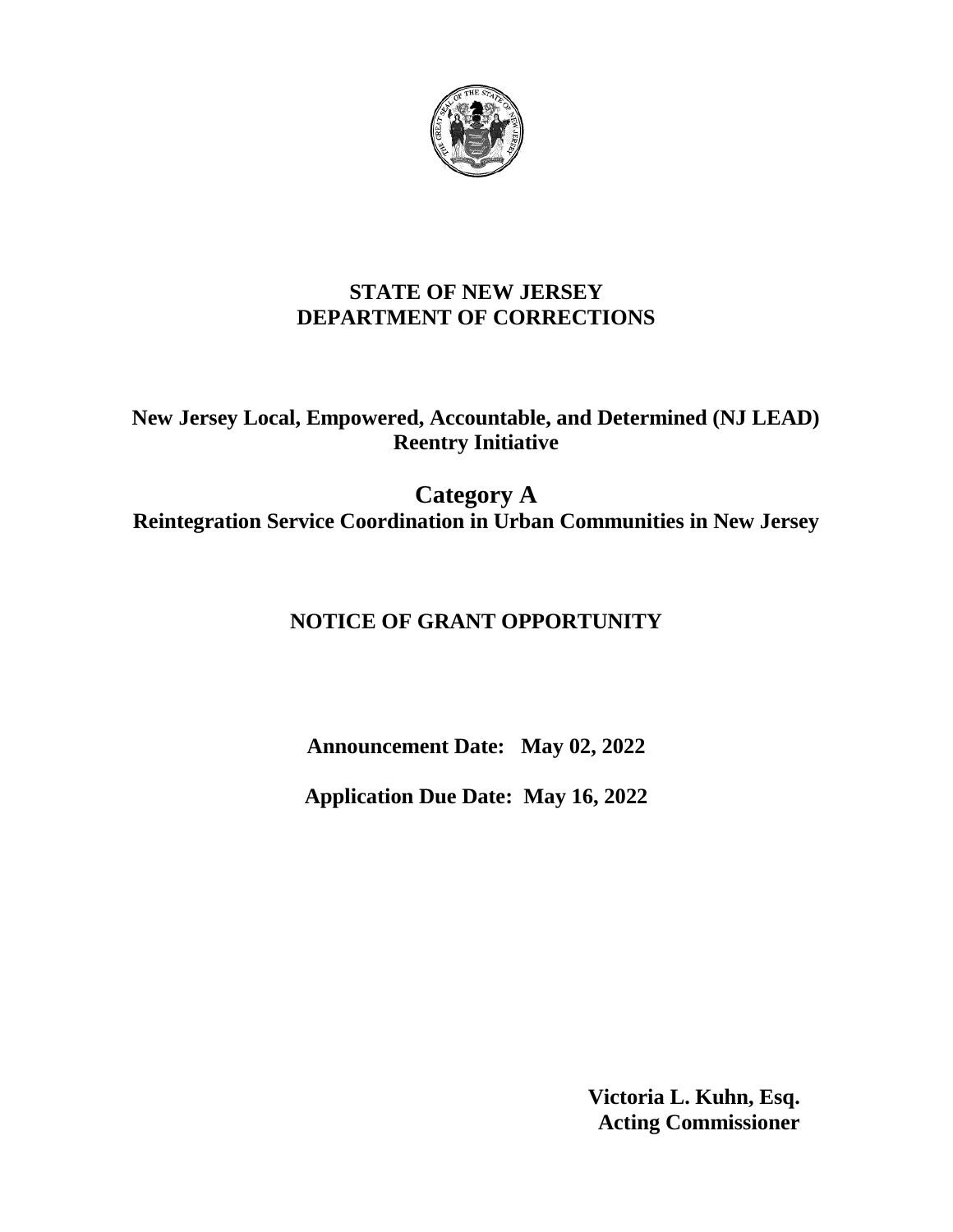# **Reintegration Service Coordination in Urban Communities in New Jersey**

# **TABLE OF CONTENTS**

|                                                            | Page 3  |
|------------------------------------------------------------|---------|
|                                                            | Page 4  |
|                                                            | Page 4  |
|                                                            | Page 5  |
|                                                            | Page 6  |
|                                                            | Page 7  |
|                                                            | Page 8  |
|                                                            | Page 9  |
|                                                            | Page 9  |
|                                                            | Page 9  |
|                                                            | Page 10 |
| L. Instructions for Submitting Applications and Submission | Page 10 |
|                                                            | Page 10 |
| Appendix:                                                  |         |
|                                                            | Page 12 |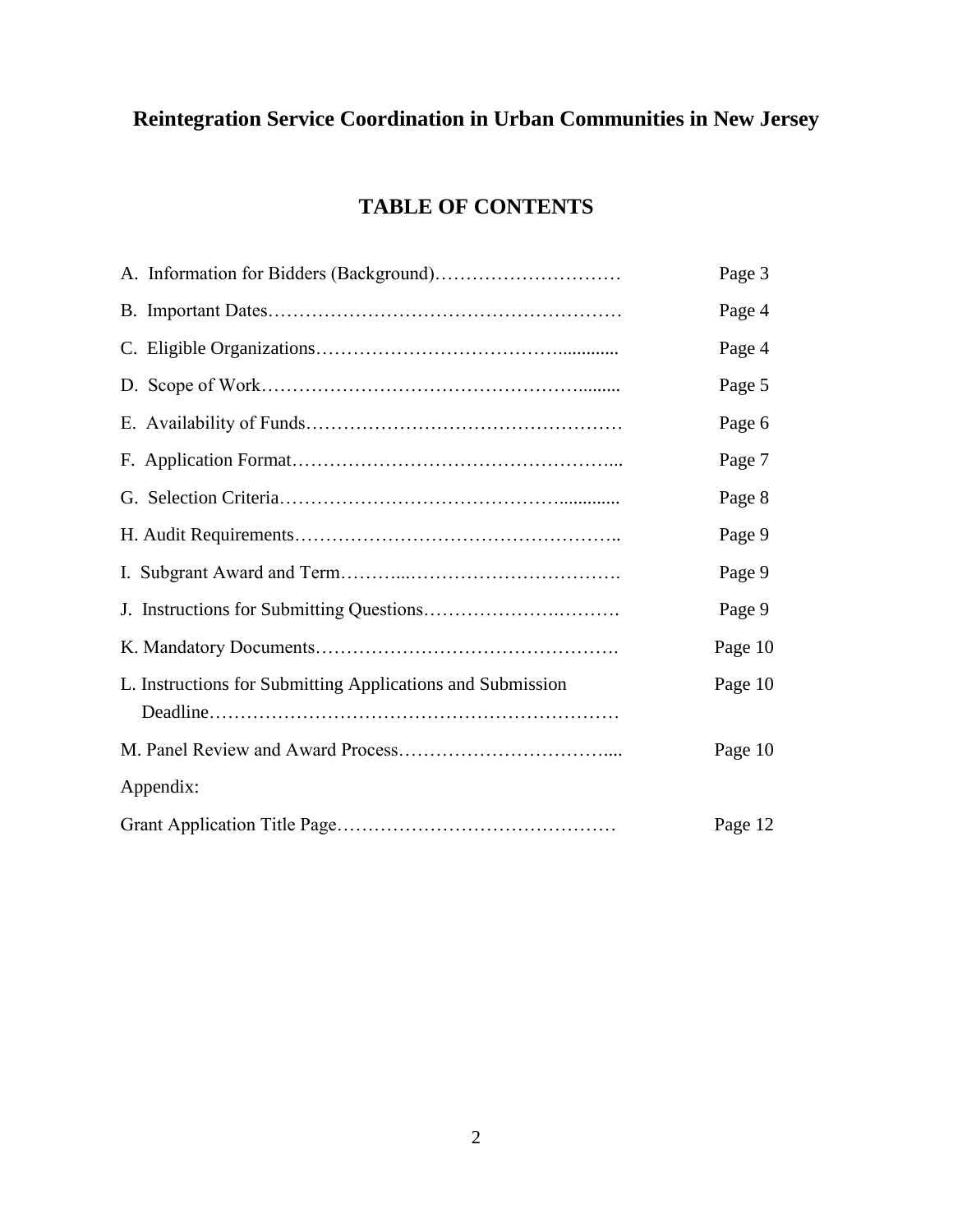#### **Reintegration Service Coordination in Urban Communities in New Jersey**

**Take Notice that in compliance with N.J.S.A. 52:14-34.4 et seq. (P.L. 1987, c.7), the Department of Corrections hereby publishes a notice of the availability of the following grant:**

#### **A. Information for Bidders (Background)**

Racial disparity in the criminal justice system has resulted in the disproportionate sentencing of minority residents from urban communities. Approximately (61%) percent of all state correctional institution offenders were Black<sup>1</sup>. Further analysis revealed that five counties alone, Essex, Camden, Middlesex, Union, and Passaic, comprise one-fourth (50%) of total NJDOC commitments. Supplementary counties with large municipalities defined as urban communities and a significant number of incarcerated citizens include Atlantic 7%, Hudson 6%, and Mercer 5%.<sup>2</sup>

Consequently, a closer look at the county of commitment reveals that several urban communities have also been significantly disproportionately burdened with planning for the successful reintegration of each person returning from prison to their municipality. Community reintegration from state prison is a challenging process, and many people formerly incarcerated lack the necessary local support to make a successful transition. Transitioning becomes even more difficult in communities where resource coordination and agency collaboration may not be easily identifiable. Having a designated liaison at the micro level to assist those returning home from prison with interagency systemic-level barriers that impact the reentry process is the key to overcoming those challenges.

The New Jersey Department of Corrections (NJDOC) recognizes that reintegration is most successful when communities and corrections come together to share a collective goal, honor mutual interest of methodologies for public safety, affirm the bonds between them, and celebrate the ability of urban communities to be successful when given fair access to resources. The overarching goal is to have service delivery at the local level, empowered by community-based agencies that coordinate resources; a willingness to hold community-based agencies

 $\overline{a}$ 

<sup>1</sup> NJ Department of Corrections, https://www.state.nj.us/corrections/pdf/offender\_statistics/2021/By%20Race\_Ethnicity%202021.pdf

<sup>2</sup> NJ DOC, https://www.state.nj.us/corrections/pdf/offender\_statistics/2021/By%20County%20of%20Commitment%202021.pdf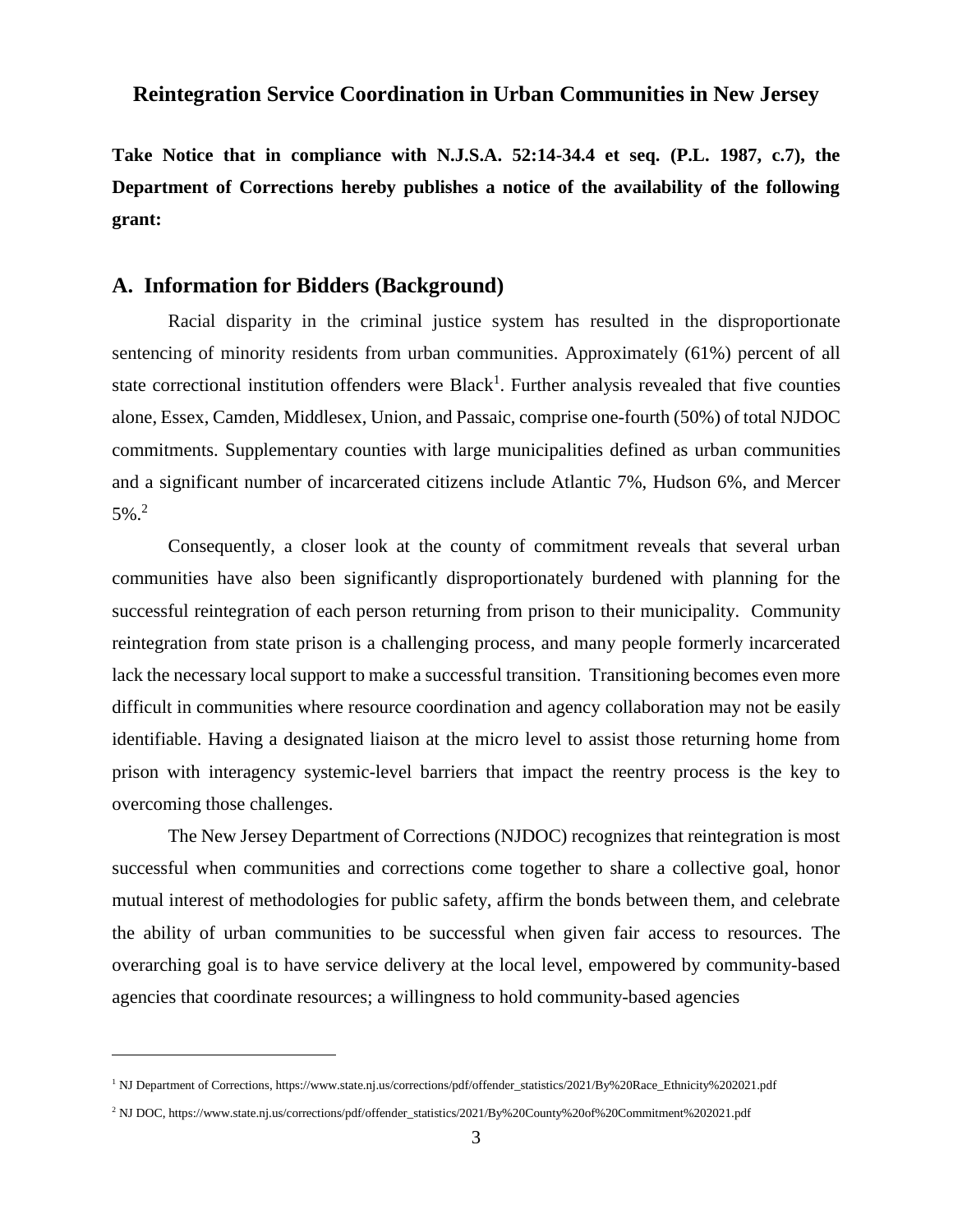accountable for advertised services, and forward-thinking in determining a strategic service integration model.

To achieve this goal, the NJDOC created the NJLEAD initiative. NJLEAD stands for Locally Empowered, Accountable, and Determined. The purpose of NJLEAD is to establish a system of coordinated and collaborative effort to ensure a continuum of care and treatment from prison to community. Creating and sustaining an effective collaboration process is most successful when municipalities have a liaison that manages systematic issues, an interagency collaboration of resources, and a guided discharge process. As a result, urban communities with a designated reintegration liaison at the helm provide an opportunity for infinite successful reentry narratives.

Designated municipal liaisons will work in concert with the NJDOC, Division of Programs and Community Services, the newly developed Office of Community Engagement and Reentry Initiatives (CERI), the Office of Transitional Services (OTS), and the Office of Community Programs (OCP). The goal is to ensure that the rehabilitative work and academic and vocational training implemented while incarcerated continues to expand immediately upon release from the prison to reduce the likelihood of high recidivism rates presently seen in the national statistics.

 The NJDOC has received State funding through the Office of the Governor to support NJLEAD reentry supportive services in New Jersey urban communities. This funding is designed to promote a variety of evidence-informed and effective reentry processes for those maxing out from state correctional facilities and to provide urban communities with the necessary resources to support and enhance the State of New Jersey and its ongoing success in reducing recidivism.

#### **B. Important Dates**

- NGO release date: **May 02, 2022**
- End of question period: **May 06, 2022**
- All questions and answers posted on the NJDOC Web site: **May 09, 2022**
- Proposal closing date: **May 16, 2022 (noon)**
- Notification submitted to the Office of Community Affairs of subgrant award: **June 10, 2022**

#### **C. Eligible Organizations**

Urban or rural municipalities in New Jersey where there is a significant interaction between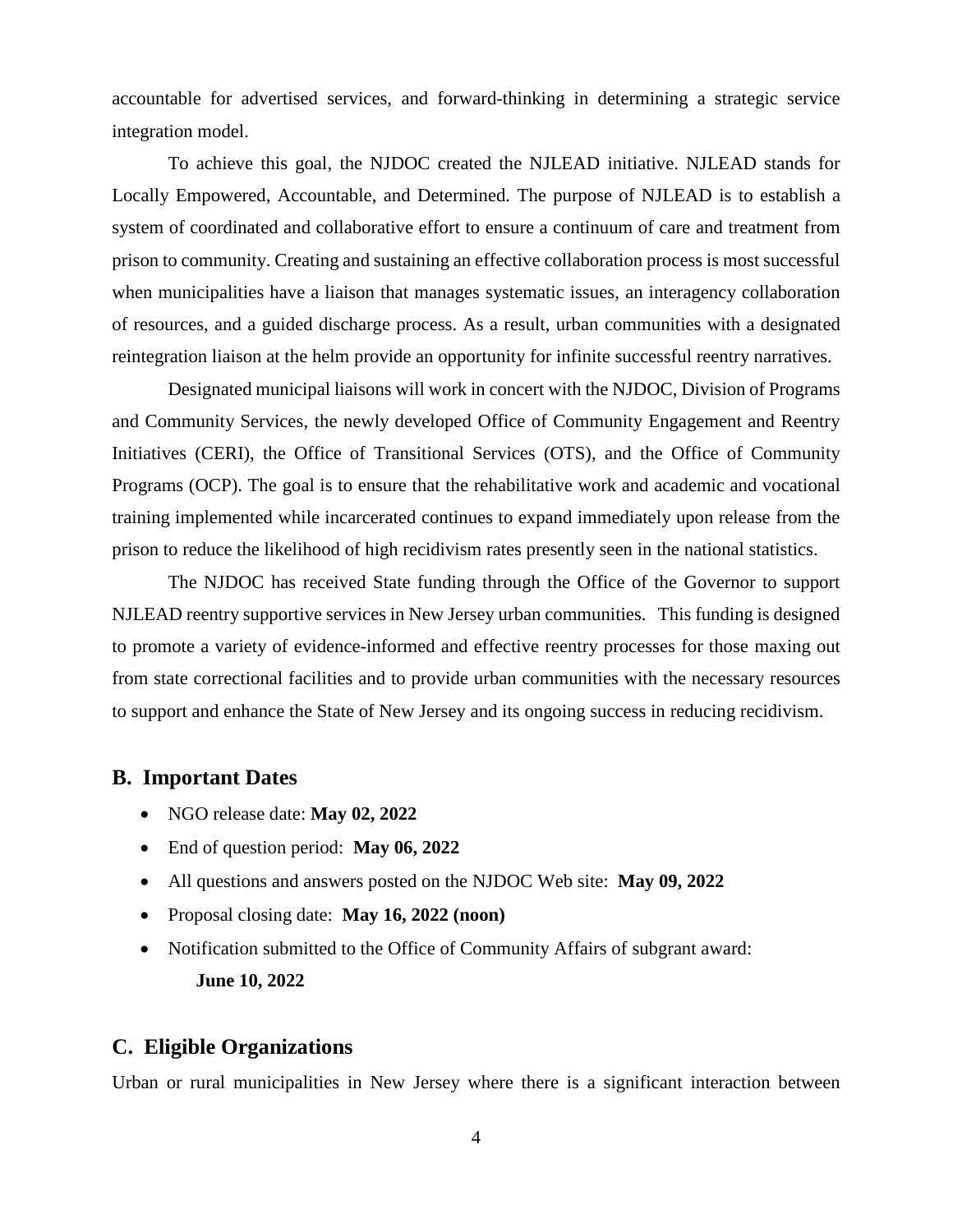citizens and law enforcement resulting in arrests that ultimately end with detainment and/or incarceration are eligible to apply. Municipalities currently operating local reentry programs and services or developing reentry initiatives will be considered for funding. The final amount determination will be based upon selection criteria.

#### **D. Scope of Work**

The NJDOC seeks proposals specifying how municipalities will use funds to support a Municipal Reintegration Service Coordinator and community engagement and family events supporting and promoting reintegration to the community. Municipalities must use the funds to hire a full-time Reintegration Service Coordinator to serve as the lead convener for interagency service coordination through an interdisciplinary consortium to provide services for returning citizens. Additionally, the liaison will partner with the department's Providing Access to Community Employment (PACE) Unit to share information regarding the availabilities of employment opportunities in the community or contiguous municipalities/counties. Proposals will need to meet the required standards to receive funding from the NJDOC. Due to the nature of work and the oversight and government accountability of the project, the Reintegration Service Coordinator must be a graduate from an accredited college with a Masters degree in Criminology, Public Administration, Social Work, Sociology, Counseling, Public Administration, or related subject of study is preferred. Candidates with seven (7) or more years of experience with the provision of reentry services and who graduated from an accredited college with a baccalaureate degree may be considered. All candidates must agree to a criminal background investigation conducted by NJDOC. The Reintegration Coordinator should have direct access to the Office of the Mayor. Proposals are limited exclusively to hiring a Reintegration Service Coordinator to develop and coordinate local post-release services and reentry support. Proposals **should not** be directed towards:

- Staff training and conferences
- Staff tuition reimbursement or educational incentives
- Staff training or staff incentives
- Medical care or inpatient substance use treatment
- Testing for participant drugs of abuse
- Monitoring or surveillance
- Other services unrelated to the scope of the grant application

Proposals should be for coordinating a multidisciplinary approach for a seamless transition and reintegration from state correctional facilities to community. Examples might include establishing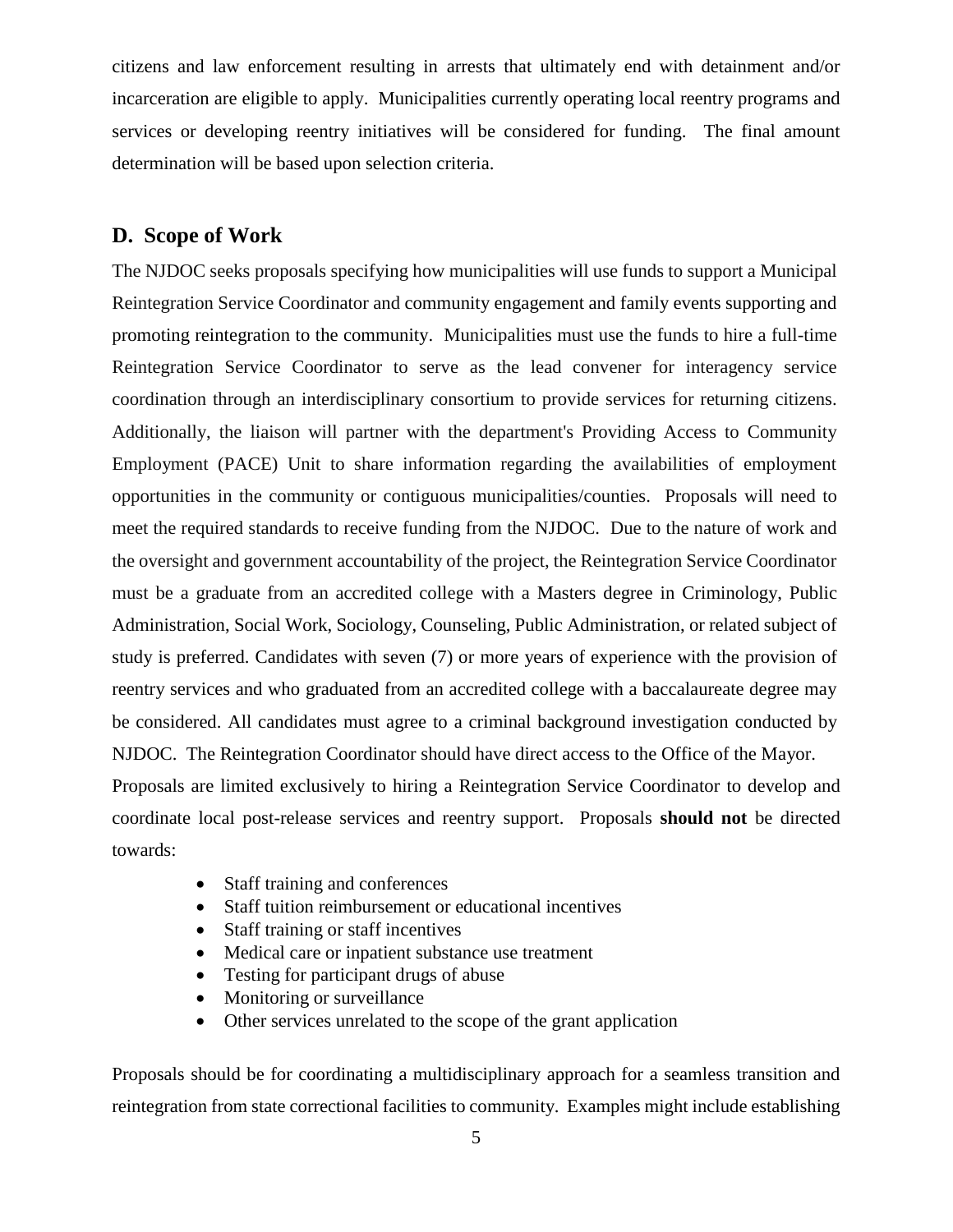an interdisciplinary consortium of all local community-based agencies to ensure collaboration among services providers, conducting participant feedback of local service providers for assessment, evaluation, and development of new services, family team meetings with participants to ensure trauma-informed, holistic, and culturally sensitive approaches to reentry services are available, offered, and implemented.

The following information must be included in your proposal:

- Program design and ability to coordinate multidisciplinary teams to provide oversight and accountability of local reintegration services, including types of programs and services offered.
- Total number of returning citizens to be served.
- Demonstrate the need for the development of reentry services in your community.
- Current public safety initiatives provided by the municipality that support crime reduction resulting in incarceration.
- Current reentry initiatives offered through service providers within the municipality or through contiguous municipalities.
- Identify businesses within and in adjacent municipalities that have experience hiring formerly incarcerated persons or have expressed an interest.

Proposals shall address the municipality's approach to reentry services and its unique programming need and gaps in services needing to be addressed.

### **E. Availability of Funds**

Funds will be made available after the review and approval of proposals. Multiple awards are available based upon selection criteria. Only one award will be given per applicant.

**Total funding amount available:** \$900,000.00 **Total number of awards:** 9 **Minimum award available:** \$100,000 **Maximum award available:** \$100,000 **Period of Performance:** June 1, 2022, to May 30, 2023

Applicants will need to provide a budget and budget narrative specifying the NJLEAD program requested award amount. Funding cannot be utilized to supplant any existing municipal services and positions.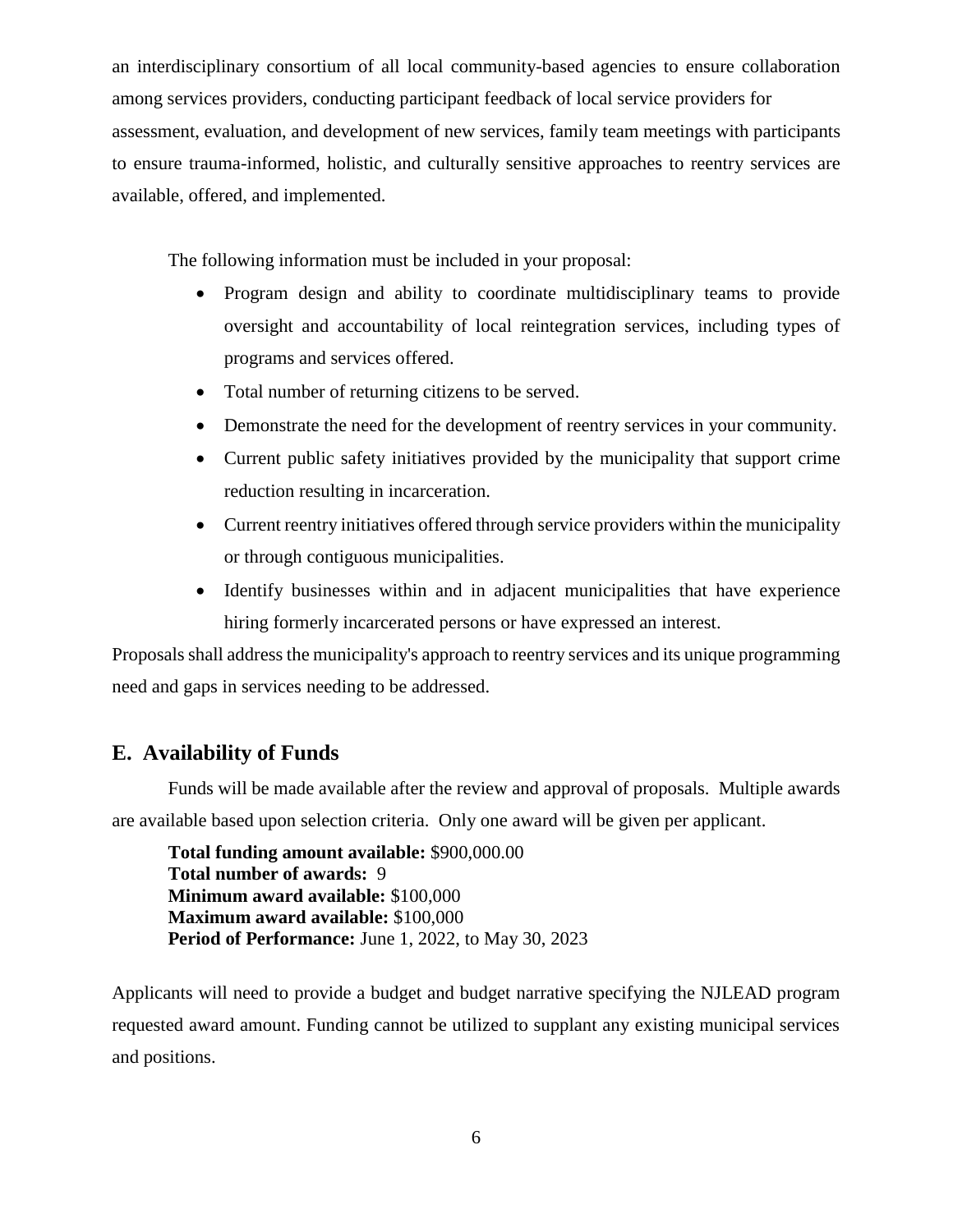Successful applicants will be awarded a 12-month grant with a service commencement date of June 1, 2022. The New Jersey Department of Corrections has the sole discretion to award a one-year grant extension based upon performance and the availability of funding.

#### **F. Application Format**

The applications shall be double-spaced, using a standard 12-point font (Times New Roman is preferred) with not less than 1-inch margins, and shall not exceed ten pages. The page maximum excludes the grant application title page, budget document, and a table of organization. Pages should be numbered "1 of 10," "2 of 10," etc. Section headers are required.

The application shall describe the approach to accomplishing the tasks outlined in the scope of work. Applications shall be formatted in the following four sections in the order given:

#### **1) Applicant Organization**

- State the address of the municipality and describe the demographics(s), including a brief summary of criminal justice data such as the last three calendar or fiscal years arrest and offense types.
- Identify the municipal office in which the reentry liaison will be located and the reporting structure.
- Indicate the agency's Data Universal Numbering System (D-U-N-S) number.
- Include a description of the municipality's governance structure and its administrative, management, and organizational capacity to enter into a grant with the NJDOC. Indicate the total number of municipal employees.
- Describe the municipality's ability to incorporate the services of a Reintegration Services Coordinator.
- Include information on current reentry, rehabilitative, and social services programs managed by the municipality, including any contracts with State of New Jersey government agencies and any private and federally funded reentry, rehabilitative, and social services programs.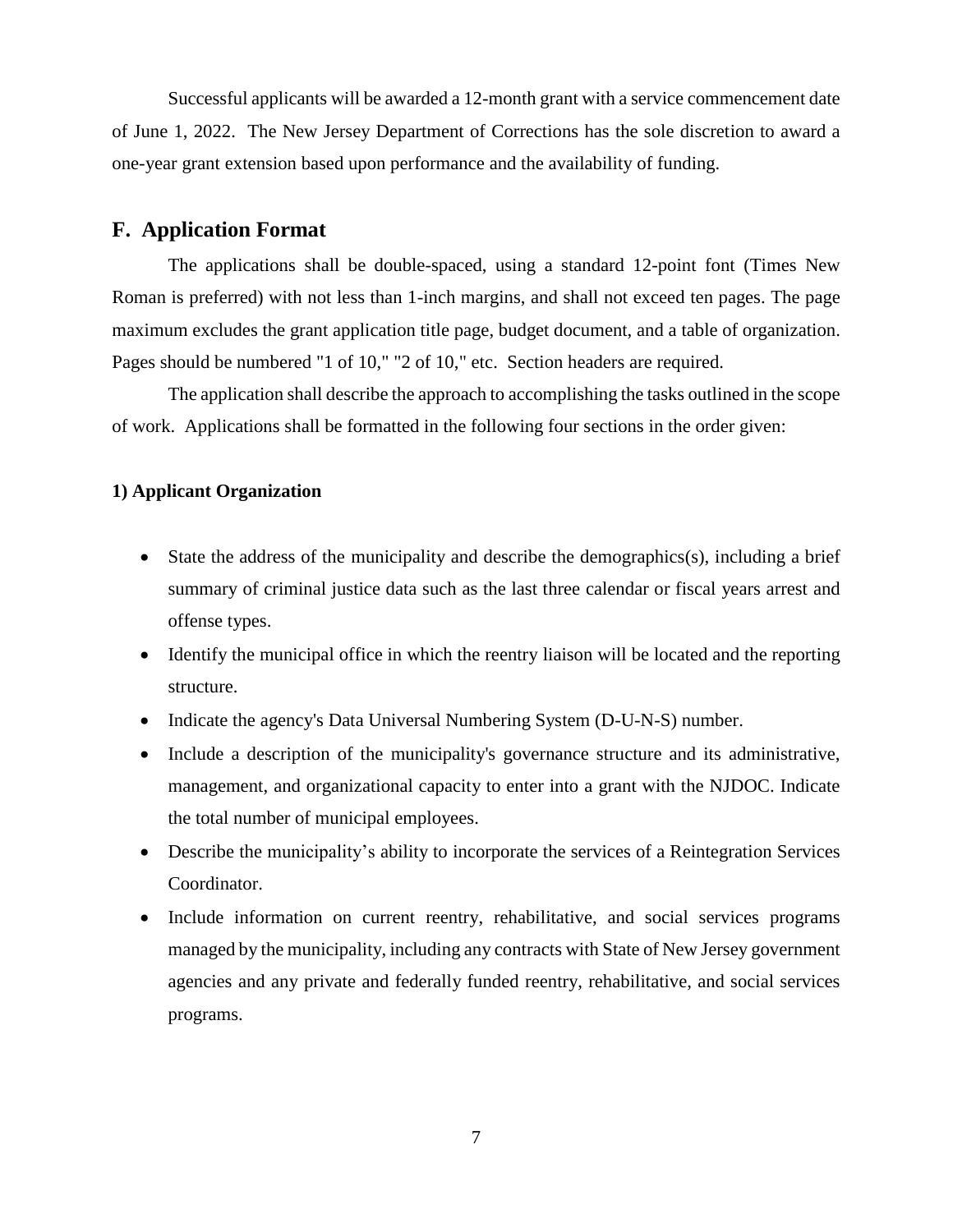#### **2) Program Approach**

- Describe the planned organizational structure of the initiative, including the management of the project and the plan for supervision of staff.
- Include a table of organization.
- Include any anticipated difficulties with the tasks as described by this NGO.
- Describe methods that will be used to advertise the municipality's availability of services and to conduct outreach and engagement.

#### **3) Reporting**

The subgrant agency shall be required to submit multiple reports to the NJDOC to ensure accurate reporting of performance measures. The application should describe the proposed plan for collecting, maintaining, and reporting the following information:

- One programmatic narrative report- explaining the use of funds.
- All fiscal reporting related to reentry expenditures

#### **4) Budget and Budget Narrative**

The project budget must include all anticipated expenditures on participant-related reintegration services. All budgets must allocate service gaps dollars to support emergency needs and reentry family engagement events in the community. The budget may include the indirect cost of marketing materials, flyers, brochures, and video production of the initiative that shall not exceed 10% of the total grant amount requested.

### **G. Selection Criteria**

Selection criteria will be based upon the following and in this order of importance:

| • Commitment and Experience working with return citizens 20% |  |
|--------------------------------------------------------------|--|
|                                                              |  |
|                                                              |  |
|                                                              |  |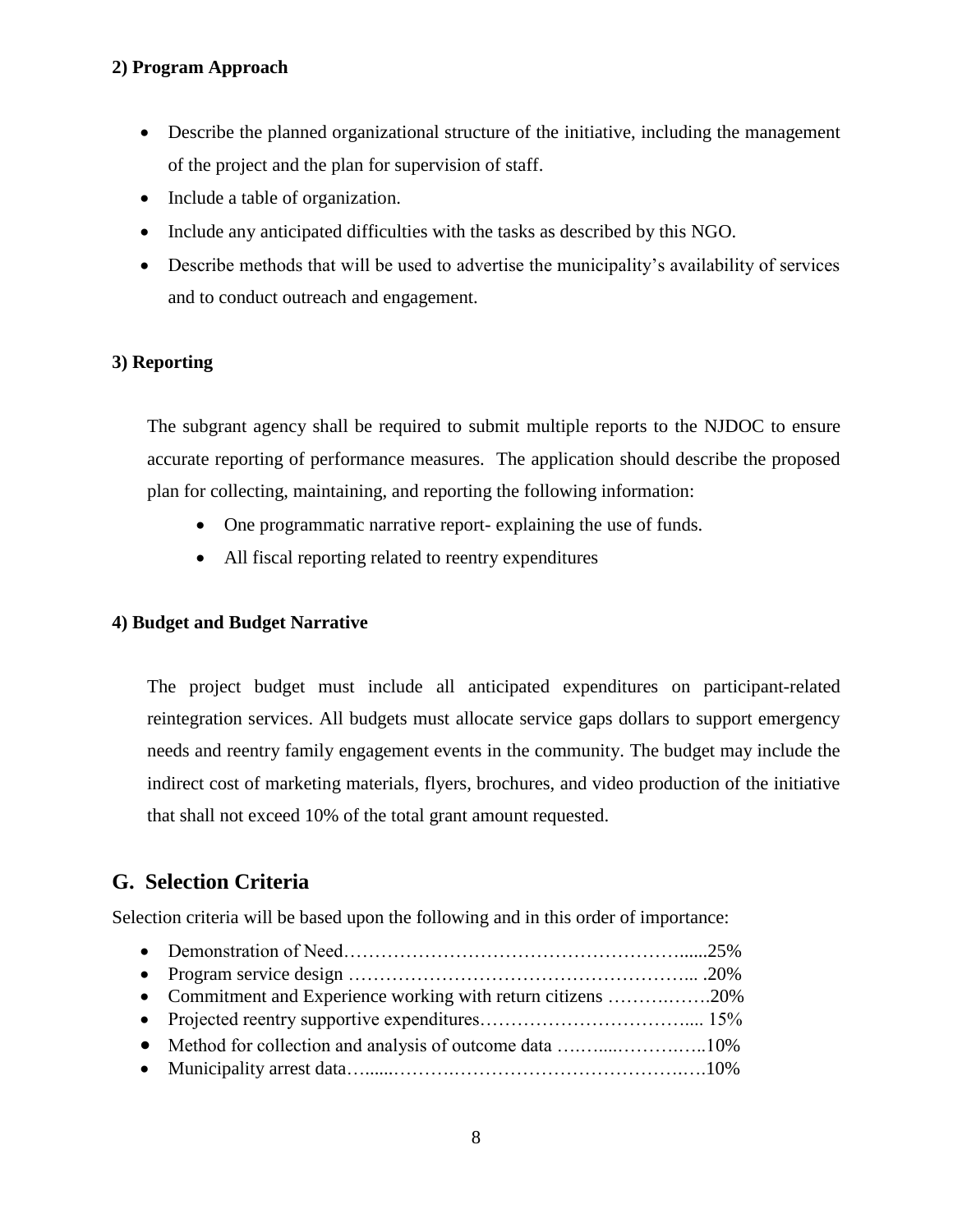#### **H. Audit Requirements**

The audit of the agency must be in accordance with the applicable regulations (and their subsequent revisions) as follows:

- 1) Federal OMB Circular A-133 Revised, Audits of States, Local Governments and Nonprofit Organizations.
- 2) U.S. Government Accountability Office, Government Auditing Standards.

At any time during the grant term, the grant agency's overall operations, its compliance with specific grant provisions, and the operations of any subcontractors engaged by the subgrant agency may be subject to audit by the NJDOC.

Whether or not such audits are conducted during the subgrant term, a final financial and compliance audit of subgrant operations, including the relevant operations of any subcontractors, may be performed after subgrant termination or expiration. A subgrant agency is subject to audit up to five years after the termination or expiration of a subgrant. Suppose any audit has been started but not completed or resolved before the end of the five years. In that case, a subgrant agency continues to be subject to audit until it is completed and resolved.

The subgrant agency shall agree to assure timely and appropriate resolution of audit findings and recommendations.

#### **I. Subgrant Award and Term**

The subgrant shall be awarded with reasonable promptness by written notice to that responsible applicant whose proposal meets the specifications mentioned above and most advantageous to the State, price, and other factors considered. NJDOC staff may request a site visit to the applicant agency before awarding the subgrant.

#### **J. Instructions for Submitting Questions**

Questions regarding this NGO cannot be accepted via telephone. Questions may be e-mailed before the end of the question period to: [Grants@doc.nj.gov.](mailto:Grants@doc.nj.gov) All questions and answers will be posted on the NJDOC Website.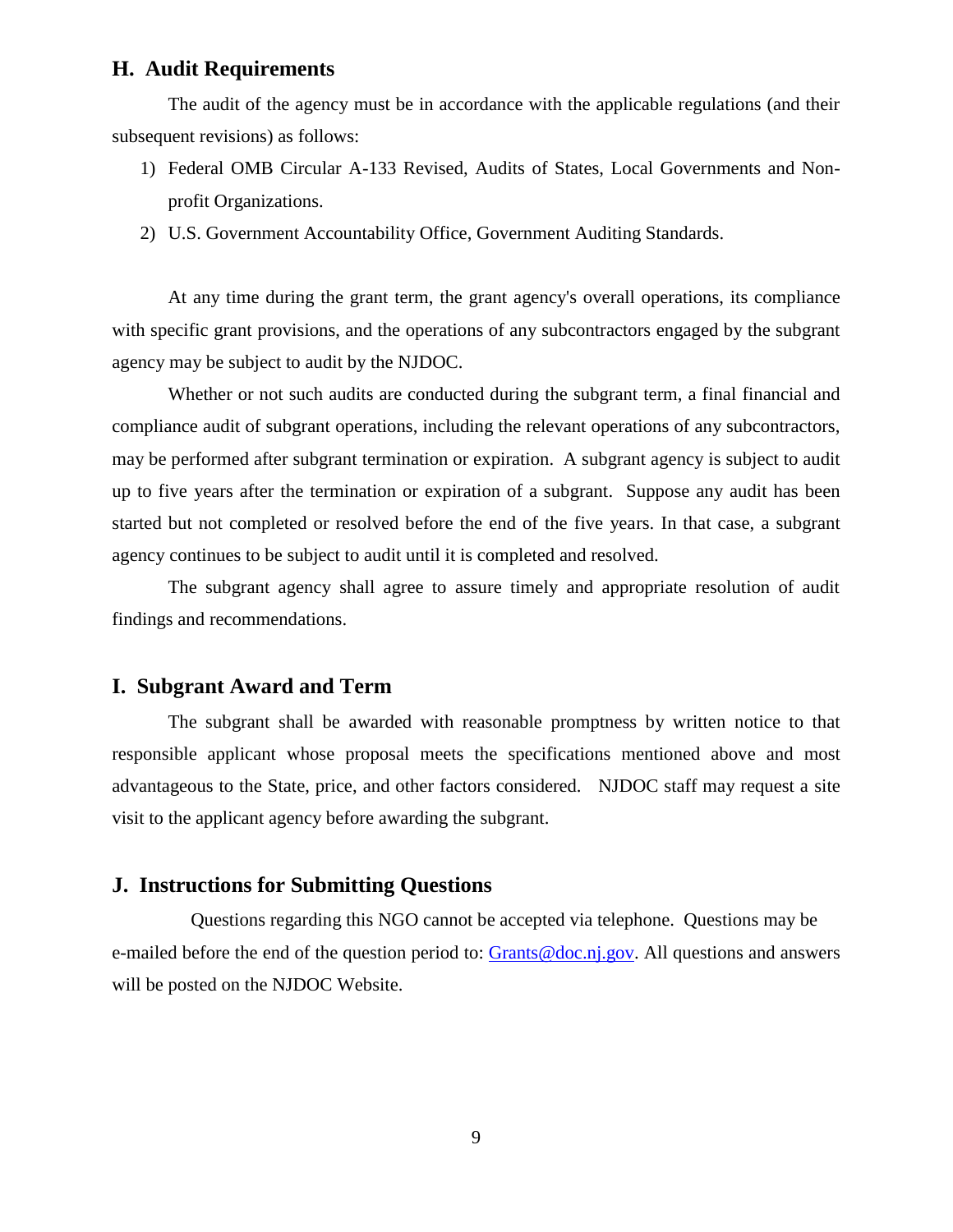#### **K. Mandatory Documents**

The mandatory documents that must be submitted in response to the NGO include the

following:

- 1) Reintegration Service Coordinators for Formerly Stated Sentenced Offenders Returning to Urban Communities In New Jersey – Title Page (Appendix)
- 2) Proposal
	- a) Applicant organization
	- b) Program approach
	- c) Reporting
	- d) Budget and budget narrative

Do not submit documentation that has not been requested.

#### **L. Instructions for Submitting Applications and Submission Deadline**

The NGO will be posted on NJDOC's Web site at:

[http://www.state.nj.us/corrections/pages/Grants.html.](http://www.state.nj.us/corrections/pages/Grants.html)

The responsibility for a timely submission rests with the applicant. NJDOC must receive one original and four copies of the completed application with all attachments no later than **12:00 p.m. on Monday, May 16, 2022,** without exception. NJDOC will not accept and cannot evaluate for funding consideration an application received after this deadline.

> The application must be delivered via email To: [Grants@doc.nj.gov](mailto:Grants@doc.nj.gov)

The email submission subject line must indicate the "name of the municipality-NJLEAD Category A Application." The documents shall be in PDF format sent in one email with two attachments: 1) the DOC required title page, 10-page proposal, and budget, 2) all other supportive documents.

### **M. Panel Review and Award Process**

The NJDOC will conduct an internal review of each grant application. A review panel will evaluate the applications in accordance with the selection criteria. The successful applicants will be notified of the subgrant award on or around **May 30, 2022.**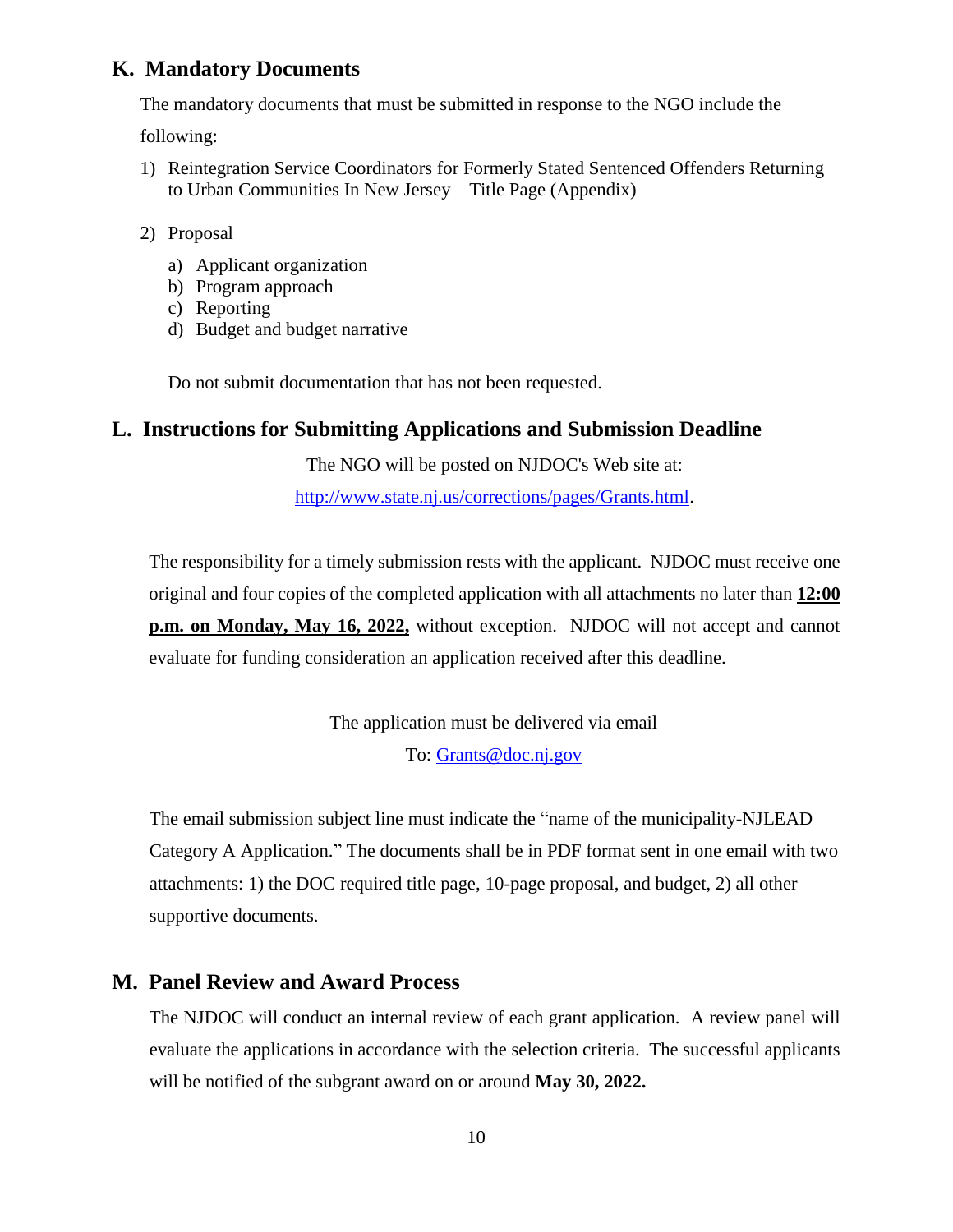**Notice of Grant Opportunity**

**Reintegration Service Coordination in Urban Communities in New Jersey**

 **Appendix**